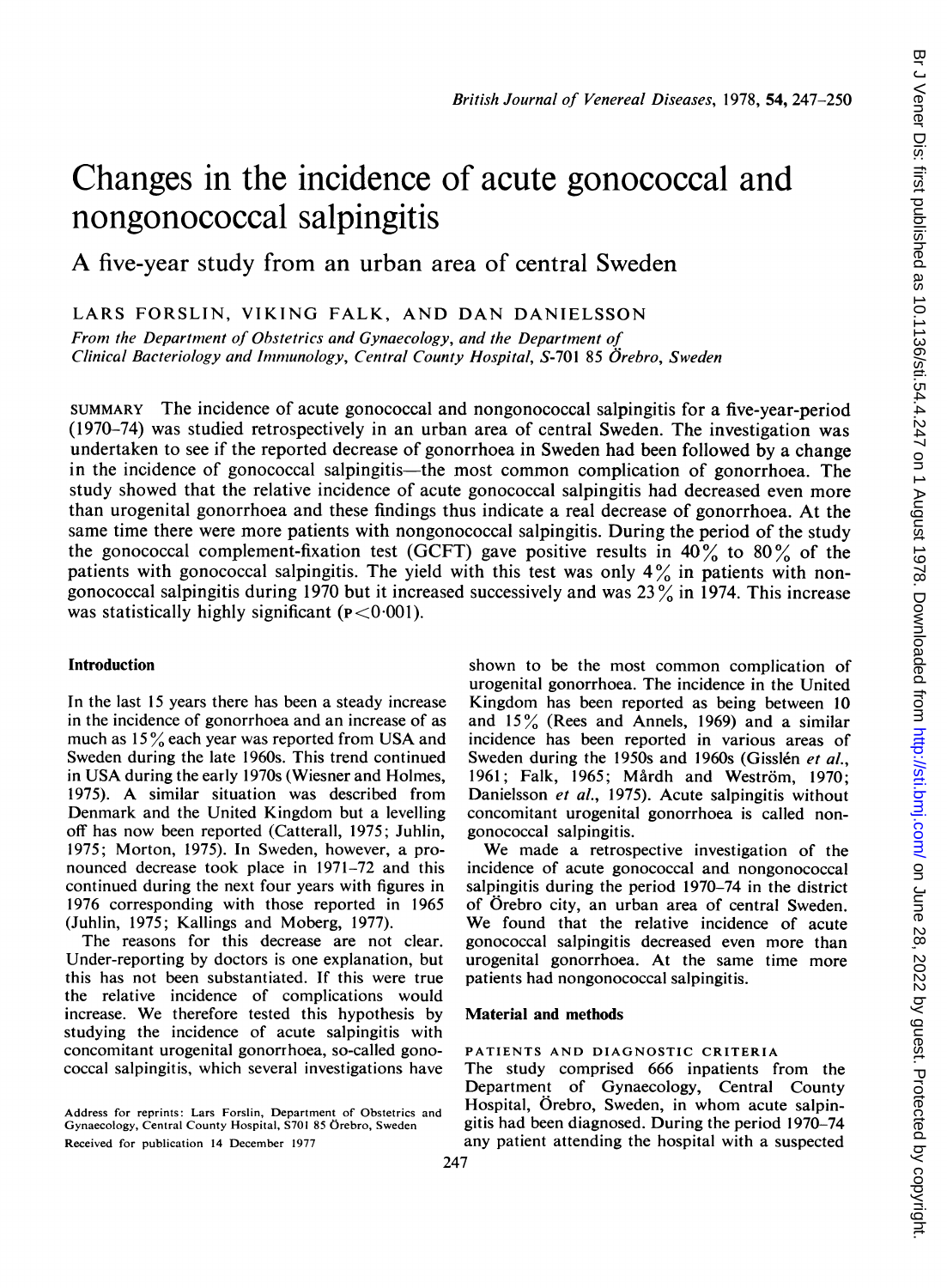diagnosis of acute salpingitis was routinely admitted to hospital.

The diagnostic criteria were:

A history of low abdominal pain with palpable adnexal mass and at least two of the following symptoms: vaginal discharge, menstrual irregularity, dysuria, temperature > 38°C, and an erythrocyte sedimentation rate $> 15$  mm/lst hour. The physical examination was carried out and the presence of a palpable adnexal mass was confirmed by one or two senior physicians on the morning of the day after the patient had been admitted to hospital. In 447 (67 $\cdot$ 1%) of the patients a diagnosis of acute salpingitis was confirmed by visual inspection by laparoscopy using the criteria laid down by Jacobson and Weström (1969). Laparoscopy was used on any patient in whom the diagnosis was uncertain on clinical grounds. Anyone who did not fulfil the criteria or who gave negative results on laparoscopy was excluded.

### BACTERIOLOGY AND SEROLOGY

On the day the patient was admitted to hospital, or on the morning of the next day when the patient was again examined, specimens for culture of gonococci were taken from the urethra, cervical os, and the rectal mucosa with charcoal-treated cotton swabs and transported to the laboratory in modified Stuart's transport medium (Gästrin and Kallings, 1968). On arrival at the laboratory (within 4-16 hours) the specimens were cultured on selective and nonselective gonococcal culture media and then Neisseria gonorrhoeae were isolated and identified as earlier described (Danielsson and Johannisson, 1973).

A serum specimen was taken from each patient within one day of admission to the hospital. A second serum specimen was obtained between two and three weeks later from  $80\%$  of the patients. The sera were tested for gonococcal antibodies using the micromodification of the Laboratory Branch Complement Fixation (LBCF) test as described elsewhere (Danielsson et al., 1972). This technique has been used in our laboratory for the last nine years, and a titre of  $>1:5$  is regarded as positive.

# Statistical analysis

The hypothesis was tested by the  $\chi^2$  test. The following terms were used: P<0-001 difference highly significant;  $0.001 < p < 0.01$ , difference significant;  $0.01 < p < 0.05$ , difference almost significant.

## Results

# AGE DISTRIBUTION OF PATIENTS WITH ACUTE SALPINGITIS AND THE INCIDENCE OF UROGENITAL GONORRHOEA

The Figure shows the age distribution of the patients with acute salpingitis with or without concomitant urogenital gonorrhoea. It will be seen that most cases were in patients aged between <sup>15</sup> and 24 years. There were, however, more patients aged between 30 and 34 years during 1973-74 compared with 1970-71, but this increase was not statistically significant.

The total number of patients with acute salpingitis was relatively constant in our particular area of central Sweden during 1970-73 with an increase in 1974 (Figure and Table 1). However, the number of



Table <sup>1</sup> The incidence of urogenital gonorrhoea in patients admitted to hospital with acute salpingitis

| Year | Acute salpingitis        | Probability<br>(1970) |                |           |
|------|--------------------------|-----------------------|----------------|-----------|
|      | Total<br>With gonorrhoea |                       |                |           |
|      | No.                      | No.                   | $\frac{0}{20}$ |           |
| 1970 | 126                      | 54                    | 42.9           |           |
| 1971 | 139                      | 38                    | 27.3           | P < 0.01  |
| 1972 | 111                      | 24                    | $21 - 6$       | P < 0.001 |
| 1973 | 113                      | 18                    | 15.9           | P < 0.001 |
| 1974 | 177                      | 30                    | $16-9$         | P < 0.001 |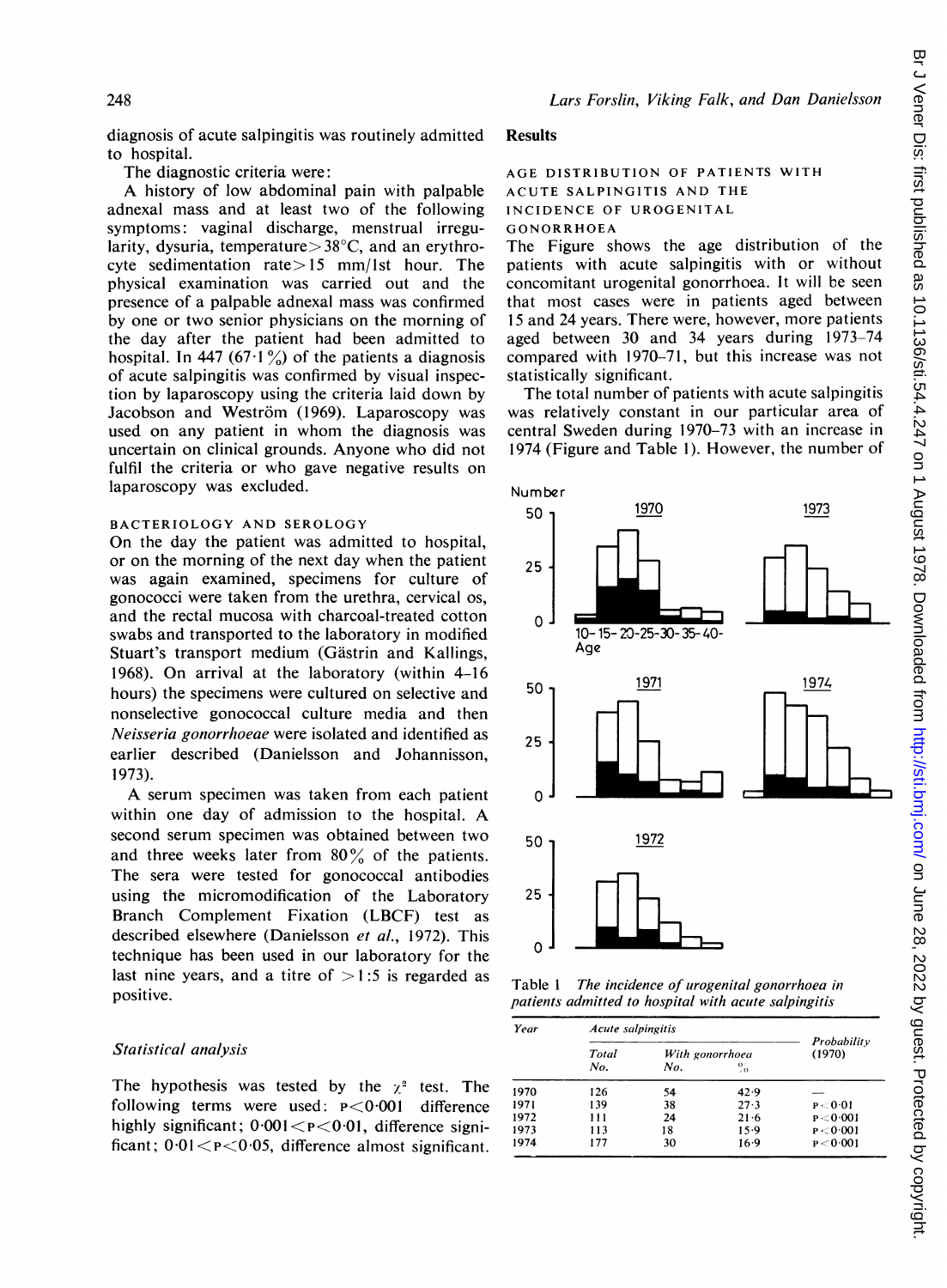patients with acute salpingitis with concomitant urogenital gonorrhoea decreased to a significant extent compared with those without gonorrhoea. Table <sup>I</sup> shows that the incidence of urogenital gonorrhoea was  $42.9\%$  in these patients in 1970 which is in agreement with earlier reports (Falk, 1965; Danielsson et al., 1975) but it was only  $15.9\%$  and  $16.9\%$  respectively in 1973 and 1974  $(P < 0.001)$ .

# EPIDEMIOLOGICAL SITUATION AND CALCULATION OF THE RELATIVE INCIDENCE OF ACUTE SALPINGITIS IN WOMEN WITH GONORRHOEA

Doctors in Sweden are bound by law to report to public health authorities patients who are diagnosed and being treated for gonorrhoea. We therefore obtained from the files the number of women with gonorrhoea who came from the same central area as those in hospital. This gave us an opportunity to calculate the relative incidence of acute salpingitis in patients with urogenital gonorrhoea (Table 2). The number of women with urogenital gonorrhoea markedly decreased during the period of our study. At the same time the number of patients with acute salpingitis and concomitant urogenital gonorrhoea decreased even more. This decrease was particularly obvious in 1973 and almost significant compared with 1970  $(0.05 > p > 0.01)$ . However, the relative incidence increased in 1974 to approximately the same level as in 1970.

Table 2 The yearly number of women in the area studied in whom gonorrhoea was diagnosed and reported and the relative incidence of acute salpingitis in these patients

| Year | Reported gonorrhoea in women | Probability<br>related to 1970 |                |                 |
|------|------------------------------|--------------------------------|----------------|-----------------|
|      | With salpingitis<br>Total    |                                |                |                 |
|      | No.                          | No.                            | $\frac{0}{10}$ |                 |
| 1970 | 507                          | $51*$                          | $10-6$         |                 |
| 1971 | 409                          | 35                             | 8.7            | P > 0.05        |
| 1972 | 307                          | 19                             | 6.2            | P > 0.005       |
| 1973 | 292                          | 17                             | 5.8            | 0.05 > P > 0.01 |
| 1974 | 226                          | 24                             | $10-3$         | P > 0.05        |

\*Figures not comparable with those given in Table <sup>1</sup> because of correction for the particular area we studied.

## YIELD WITH THE GCFT

The yield with the gonococcal complement fixation test (GCFT) in patients with acute gonococcal and nongonococcal salpingitis respectively is shown in Table 3. It will be seen that  $40-50\%$  of the patients with gonococcal salpingitis had <sup>a</sup> positive GCFT in 1970–73 and 83 $\frac{9}{2}$  of them had a positive GCFT in 1974. Table 3 also shows that the yield with the

GCFT in patients with nongonococcal salpingitis increased from  $4\%$  in 1970 to 23 $\%$  in 1974. This increase is highly significant  $(P < 0.001)$ .

Table 3 The yield with the gonococcal complement fixation test (GCFT) in patients with acute gonococcal or nongonococcal salpingitis

| Year | Patients with acute salpingitis |                       |                                |                    |                |                  |  |  |
|------|---------------------------------|-----------------------|--------------------------------|--------------------|----------------|------------------|--|--|
|      | With gonorrhoea                 |                       |                                | Without gonorrhoea |                |                  |  |  |
|      | No.                             | Positive GCFT<br>$\%$ | Neg. GCFT Positive GCFT<br>No. | No.                | $\frac{6}{10}$ | Neg. GCFT<br>No. |  |  |
| 1970 | 25                              | 47                    | 29                             |                    |                | 69               |  |  |
| 1971 | 15                              | 40                    | 23                             |                    | 9              | 92               |  |  |
| 1972 | 13                              | 54                    | 11                             |                    | 12             | 76               |  |  |
| 1973 |                                 | 39                    | 11                             |                    | 18             | 78               |  |  |
| 1974 | 25                              | 83                    |                                | 33                 | 23             | 114              |  |  |

#### **Discussion**

This investigation showed that the incidence of urogenital gonorrhoea decreased in our area as it did in the whole of Sweden during the first part of the 1970s (Kallings and Moberg, 1977). At the same time the incidence of acute gonococcal salpingitis also decreased and to a greater extent than gonorrhoea in females. If the decrease of gonorrhoealhad been due to under-reporting, which was a possible explanation, the incidence of gonococcal salpingitis would have increased. Our findings therefore show that there was an actual decrease in gonorrhoea in Sweden during the first half of the 1970s. This $\overline{\text{I}}$  is further supported by the fact that the incidence of urogenital gonorrhoea in patients admitted to hospital with acute salpingitis dropped from nearly 43% in 1970, to approximately 16% in 1973, and to  $17\%$  in 1974.

Despite the decrease of gonococcal salpingitis the number of patients with acute salpingitis remained unchanged and even increased during the last year of our study. This increase of nongonococcal salpingitis was in all age groups, and the reasons for it are not clear. It might have been caused by recurrences but our data do not confirm this. Nor can it be explained by other criteria being used for admitting patients with a suspected diagnosis of acute salpingitis as the same criteria were used for the whole investigation. An analysis of the type of contraceptives used showed that more patients used intrauterine devices (IUDs) during 1973-74. Thus, during 1970, 1971, and 1972 respectively only  $2.3\%, 3\%,$  and  $7\%$  of the patients used this type of contraceptive, but in 1973 and 1974 respectively as many as  $26\%$  and  $29\%$  of the patients had IUDs. Weström et al. (1976) noted a higher incidence of acute salpingitis among patients with IUDs. These